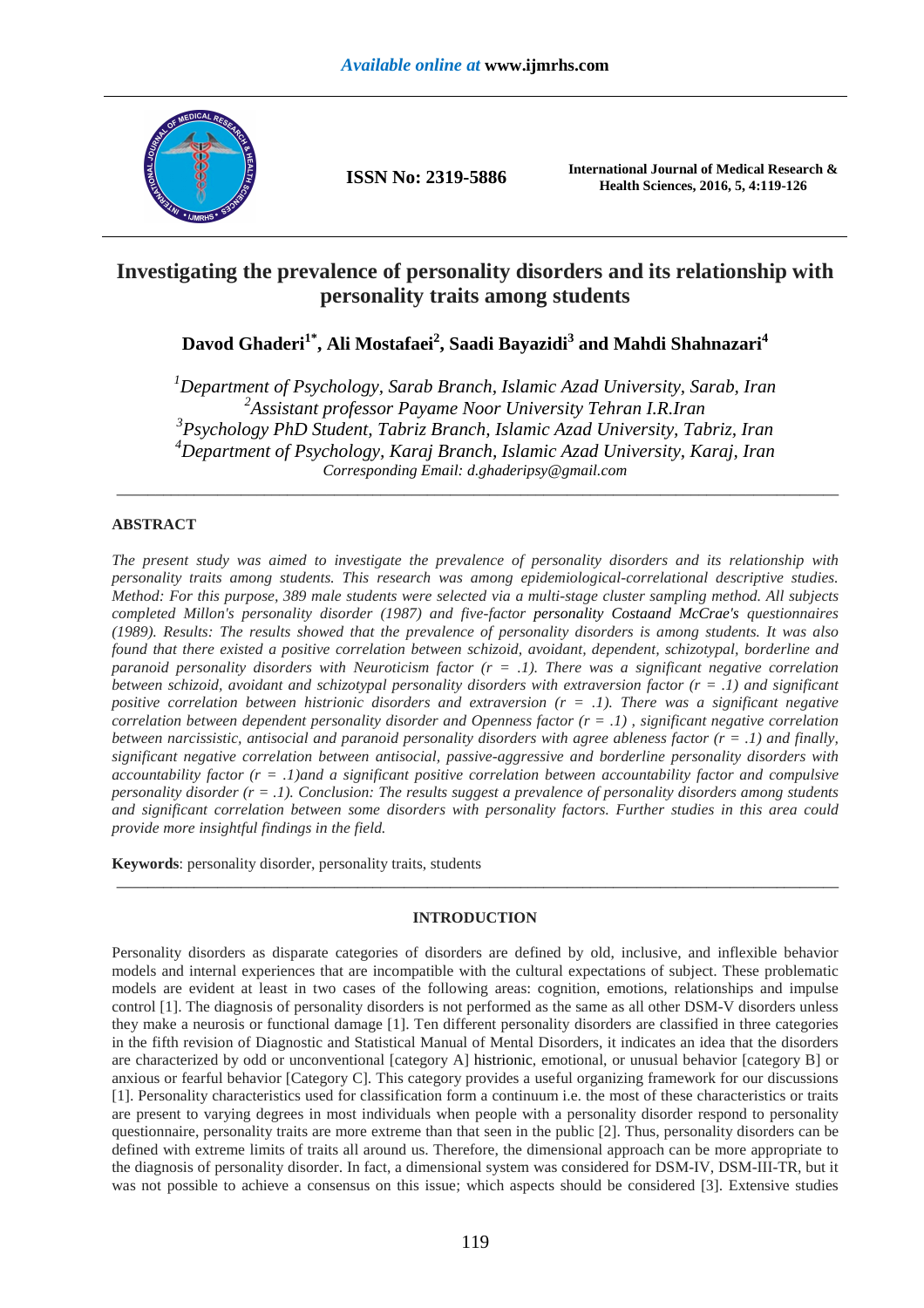have been conducted to examine the epidemiology of personality disorders in different groups and the whole [4, 5, 6, 7, and 8]. Many researchers increasingly have criticized the categorical classification system and Statistical Manual of Mental Disorders [9-14] and they have been thinking about alternative models for this categorization [16, 12, 15]. One of these alternative patterns is classification of personality disorders based on a structural model of personality, including five-factor model of personality [17]. In the last three decades, five-factor model of personality has devoted a lot of research to itself, that one of the main reasons is the substantial evidence that emphasizes on five-factor a strackable almost in all cultures [18]. Costa & McCrae came to the conclusion that five major dimensions could be included between individual differences in personality traits using factor analysis [19]. These five dimensions include Neuroticism, Extraversion, Openness, Agreeableness and Conscientiousness [19]. Five-factor model of personality [five-factor model] is originated from a language paradigm that claims all the important adjectiveterms are rooted in language to describe the character functions of its own and others [18]. Although at first five-factor model was originated from studies in English, but now this model is presented in multiple languages and cultures and it is rooted in them [18].

*\_\_\_\_\_\_\_\_\_\_\_\_\_\_\_\_\_\_\_\_\_\_\_\_\_\_\_\_\_\_\_\_\_\_\_\_\_\_\_\_\_\_\_\_\_\_\_\_\_\_\_\_\_\_\_\_\_\_\_\_\_\_\_\_\_\_\_\_\_\_\_\_\_\_\_\_\_\_*

Basic personality models are constantly researching in the field of personality pathology. Just during 15 years, more than 50 studies have investigated the correlation between the personality five-factor model and personality disorders [20]. Researchers have summarized the results of several studies that communicate between the five-factor personality model and personality disorders [18, 21-25]. Studies show that the results obtained are more or less identical in a range of studies that have adapted the personality disorder diagnoses with five-factor model dimensions [21-26]. Most personality disorders are characterized by high Neuroticism and disagreement. High Extraversion had a close correlation with Histrionic and Neuroticism [two disorders that include Histrionic behavior]. While low Extraversion had a close correlation with the disorders of schizoid, Schizotypal, and Avoidance [24-27]. Antisocial personality disorder usually is characterized by low Conscientiousness and Accountability [24-27,], Paranoid personality disorder is characterized by High Neuroticism and low Agreeableness [24- 27], Schizoid disorder is characterized by low Extraversion [24-26], Schizotypal is characterized by high Neuroticism and low Extraversion and Agreeableness [24-27], borderline personality disorder is characterized by high Neuroticism and low accountability and Agreeableness [24-27], histrionicis characterized by high Extraversion [24-27],Narcissism is characterized by high Extraversion and low Agreeableness [24-27],avoidant personality disorder is characterized by high Neuroticism and low Extraversion [24-26,] as well as dependent personality disorder is characterized by high Neuroticism [24-27,]and finally compulsive personality disorder is characterized by high accountability [24,25,26]. According to the above mentioned issues, the central question in the study is as follows: how is the prevalence of personality disorders among students and what relationship exists between the disorders and personality traits? all or most of the research has been done on the correlation between personality disorders and personality five-factor model in Western contexts [Europe and America] and whether the findings are applicable to Iranian samples or remain unanswered still. In the internal investigations contrary to international researches, there are studies in the field of personality disorders on the prisoners or other non-student groups. And doing a little research in this area on the students has not long history at home, and for example we do not have accurate statistics on the prevalence of personality disorders among college students. For the reasons, this study is designed for students of Azad University of East Azarbaijan province to investigate the prevalence of personality disorders and its relationship with personality traits.

### **MATERIALS AND METHODS**

This research was among epidemiological-correlational descriptive studies. All subjects completed Millon's personality disorder (28) and five-factor personality Costa and McCrae's NEO-FF-I questionnaires (29), along with certain demographic characteristics such as age, gender and educational field. The subjects were informed of the objectives of questionnaires before completing the questionnaires and they had a thorough knowledge and freedom in the presence or absence in the research process.

The statistic community included all male students of Islamic Azad University of East Azerbaijan province who were students of the university at the time of questionnaire completion and in the second semester 2014. The sample was selected from the community and via multi-stage cluster sampling method. The method of sample selection was randomly within each cluster of it , so that at first 3 Islamic Azad Universities from 3 cities of East Azarbaijan were selected to study as randomly . Then two business days were selected randomly for each academic unit. Next, 10 classrooms were selected randomly from the entire same classrooms' academic unit during 2 days that totally three University units of Tabriz, Sarab and Malekan were selected with a sample size of 389 subjects under study sample. Of course, this is a sufficient number of samples for the study community according to Morgan table.

Millon's personality disorder MCMI-III questionnaire: it is designed by Millon (1987) based on biological -Psychic social theory and his clinical experience and research (30). Its revised form has been made of 175 his short sentences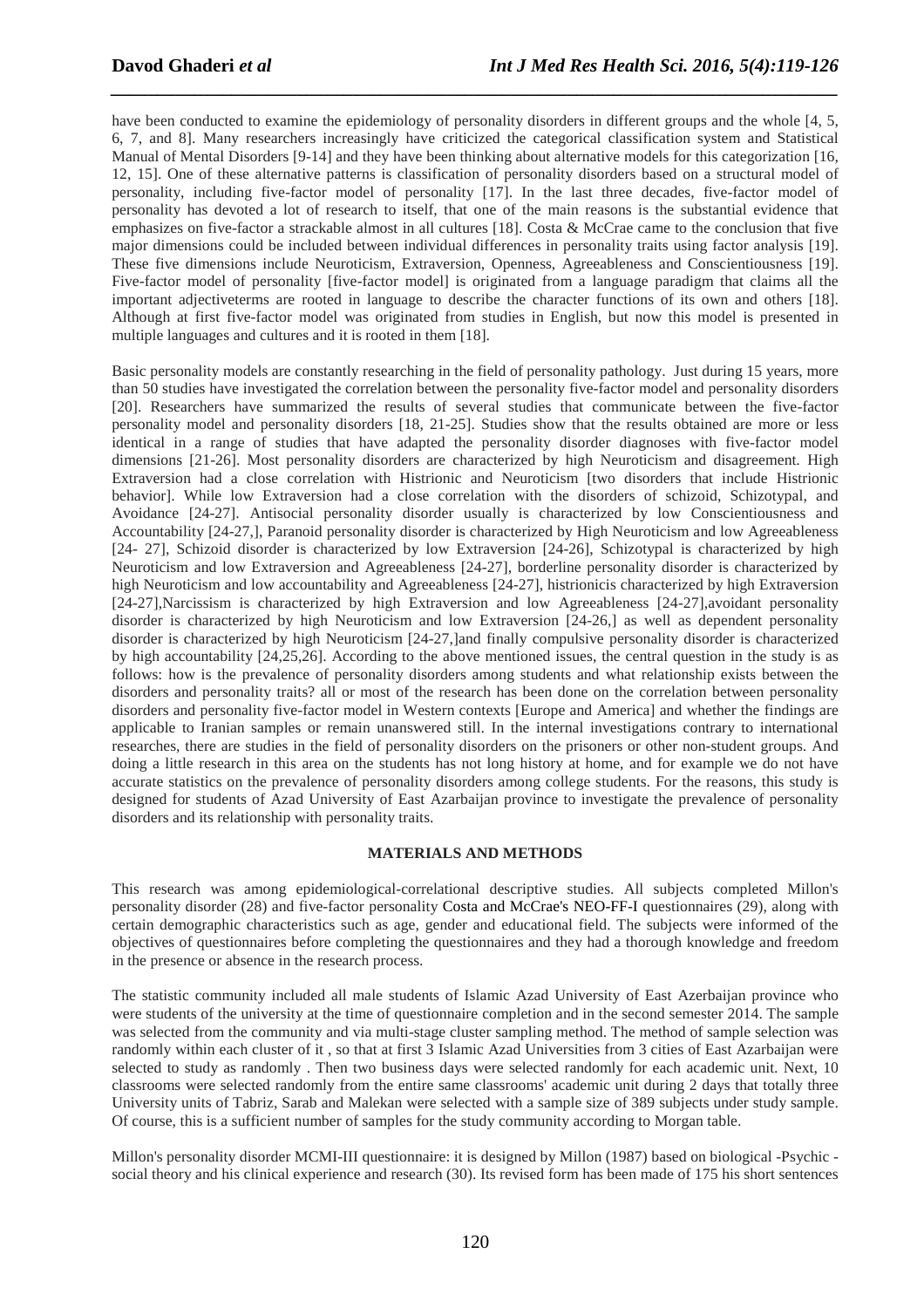- descriptive by answers ''yes and no'' that are suitable for individual and group performance (28). This test is composed of 22 clinical scales of personality models (scales of schizoid, avoidant, dependent, histrionic, narcissism, antisocial, aggressive, obsessive - incontinence, passive –sadism, critical patterns of personality (including schizophrenic, borderline and paranoid) and clinical symptoms (anxiety scales, body shape, bipolar confusion, badtempered, alcohol dependence, drug dependence, thought disorder, major depression and delusional disorder. this questionnaire has a moderating factor  $(x)$  a validity scale  $(y)$  and two measures of response trends according Millon (y, z). the test was first introduced by the KhajehMugahi (1993) in Iran and a pilot study was conducted for normalization of it in Tehran (31). Reliability coefficient of test has been reported through internal consistency of data 0.80 andvia retest 0. 86 (31). This questionnaire has the cutoffpoint and score 85 or more in each factoris the indicator of personality disorder in that factor.

*\_\_\_\_\_\_\_\_\_\_\_\_\_\_\_\_\_\_\_\_\_\_\_\_\_\_\_\_\_\_\_\_\_\_\_\_\_\_\_\_\_\_\_\_\_\_\_\_\_\_\_\_\_\_\_\_\_\_\_\_\_\_\_\_\_\_\_\_\_\_\_\_\_\_\_\_\_\_*

Short Neo Form Questionnaire (NEO-FFI). The theoretical underpinning of this questionnaire is based on the theory of personality 5-functional called great five-factor. This theory was presented by psychologists living in America **Costa and McCrae**in the late 80th century which was revised in the early 90's. Great Five-factors are as follows:

1) Neuroticism, which includes anxiety, hostility and anger, depression, self-awareness, early arousal - vulnerability. 2) Extraversion which includes warm-blooded, sociability, assertiveness, thrill-seeking and positive emotions.

3)Openness which includes imagination, aesthetics, feelings, actions, thoughts and values. 4)Agreeableness which includes trustworthiness, honesty, altruism, compliance, modesty, agility. 5) Conscientiousness which includes self-contained efficiency, discipline, conscientiousness, achievement, effort, self-discipline, thoughtfulness.

Short NEO-form questionnaire (NEO-FFI) was used to measure the personality five-factor model. This is the short form of 240- article questionnaire (NEO-PIR), including 60 articles for evaluation of personality five-factor model (Neuroticism, Extraversion, Openness, Agreeableness and Conscientiousness) by **Costa and McCrae**(1992). And it will be scored based on the Likert scale from strongly disagree to strongly agree (29). Its retest Reliability coefficients has been achieved within three months between 0.83 and 0.75 as well as Cronbach's alpha coefficient 0.92 by its designers for this scale (29). Gerosifarshi (2001) also reported the internal consistency coefficients for each of the factors ''Neuroticism, Extraversion, Openness, Agreeableness and Conscientiousness as 0.86, 0.56, 0.72, 0.68 and 0.87 (32) respectively. Cronbach's alpha coefficient for the above articles in the present study was 0.48, 0.69, 0.87, 0.84,0.61.

### **RESULTS**

Firstly the demographic characteristics of the sample are displayed, including age, education and marital status in Table 1.

| characteristics | age     |                    | education      | trequencies | percent | married               | single                |
|-----------------|---------|--------------------|----------------|-------------|---------|-----------------------|-----------------------|
|                 | average | standard deviation |                |             |         | Frequencies (percent) | Frequencies (percent) |
|                 | 21.65   | 6.08               | Humanities     | 175         | .44     | $(27)$ 105            | $(0.73)$ 284          |
|                 |         |                    | Basic Sciences |             | . 14    |                       |                       |
|                 |         |                    | Engineering    | 139         | .35     |                       |                       |
|                 |         |                    | Art            |             | 0.04    |                       |                       |

**Table 2. Descriptive statistics of the sample in studied variables** 

| variables         | maximum | minimum | average | standard deviation |
|-------------------|---------|---------|---------|--------------------|
| Schizoid          | 85      | 45      | 57.05   | 8.25               |
| Avoidance         | 87      | 44      | 57.33   | 9.86               |
| Dependent         | 89      | 45      | 58.21   | 9.68               |
| <b>Histrionic</b> | 87      | 44      | 57.76   | 9.56               |
| Narcissist        | 89      | 45      | 58.08   | 10.44              |
| antisocial        | 89      | 45      | 59.45   | 11.46              |
| Aggressiveabuser  | 89      | 42      | 59.36   | 11.54              |
| Compulsive        | 89      | 43      | 58.51   | 10.36              |
| Passiveaggressive | 89      | 45      | 58.71   | 10.78              |
| Schizotypal       | 89      | 45      | 58/48   | 10/14              |
| <b>Borderline</b> | 89      | 45      | 59/30   | 10/61              |
| Paranoid          | 89      | 45      | 58.71   | 10.60              |
| Neuroticism       | 47      | 14      | 28.96   | 9.70               |
| Extraversion      | 47      | 12      | 28.13   | 9.66               |
| openness          | 46      | 10      | 23.38   | 9.44               |
| Agreeableness     | 47      | 10      | 23.31   | 9.81               |
| Conscientiousness | 47      | 10      | 23.90   | 9.72               |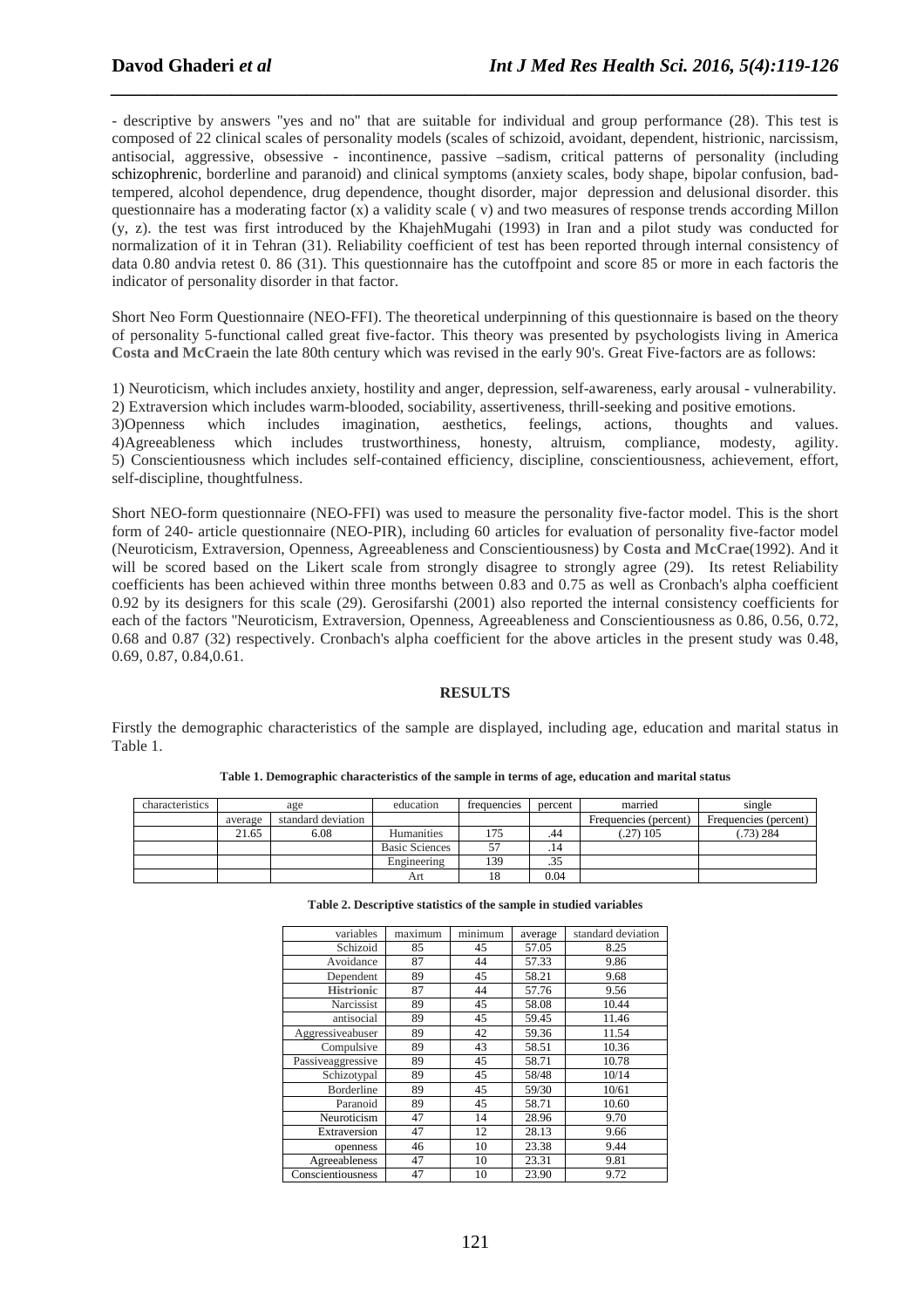Descriptive statistics of the sample, including maximum, minimum, average and standard deviation of scores are provided in variables in Table 2.

*\_\_\_\_\_\_\_\_\_\_\_\_\_\_\_\_\_\_\_\_\_\_\_\_\_\_\_\_\_\_\_\_\_\_\_\_\_\_\_\_\_\_\_\_\_\_\_\_\_\_\_\_\_\_\_\_\_\_\_\_\_\_\_\_\_\_\_\_\_\_\_\_\_\_\_\_\_\_*

In accordance with what has been proposed in the present study, one of the main objectives of the present study was to determine the prevalence of personality disorders among university students. In this regard, the estimated prevalence for any disorder will be included after the first hypothesis mentioned in Table 3.

| variables         | sample | Number observed | percent |
|-------------------|--------|-----------------|---------|
| Schizoid          | 389    | 2               | 0.51    |
| Avoidance         | 389    | 5               | 1.28    |
| Dependent         | 389    |                 | 1.79    |
| Histrionic        | 389    | 9               | 2.31    |
| Narcissist        | 389    | 11              | 2.82    |
| antisocial        | 389    |                 | 1.02    |
| Aggressiveabuser  | 389    |                 | 1.79    |
| Compulsive        | 389    | 15              | 3.85    |
| Passiveaggressive | 389    | 12              | 3.08    |
| Schizotypal       | 389    | 3               | 0.77    |
| <b>Borderline</b> | 389    | 10              | 2.57    |
| Paranoid          | 389    | 6               | 1.54    |

**Table3.Prevalence of personality disorders in students** 

The frequency and prevalence of personality disorders have been listed in Table 3. The correlation matrix between the variables outlined in Table 4. The correlation between the variables is calculated by the Pearson correlation coefficient formula. It should be noted that the significance or insignificance of this correlation has been shown through asterisks drawn on top of each correlation between variables.

| variables         | Neuroticism | Extraversion | openness  | Agreeableness | Conscientiousness |
|-------------------|-------------|--------------|-----------|---------------|-------------------|
| Schizoid          | $.456**$    | $-.342**$    | $-.039$   | $-.046$       | .077              |
| Avoidance         | $.336**$    | $-.516**$    | $-.087$   | $-.086$       | .084              |
| Dependent         | $.471**$    | .093         | $-.306**$ | $-.066$       | $-.096$           |
| <b>Histrionic</b> | .027        | $.476**$     | .066      | .003          | .023              |
| Narcissist        | .045        | .054         | $-.019$   | $-.479**$     | $-.024$           |
| antisocial        | .021        | .011         | .047      | $-.306**$     | $-.388**$         |
| Aggressiveabuser  | .006        | .058         | .001      | $-.016$       | $-.069$           |
| Compulsive        | .069        | .065         | .045      | .036          | .738**            |
| Passiveaggressive | .009        | .011         | $-.023$   | $-.023$       | $-.479**$         |
| Schizotypal       | $.682**$    | $-516**$     | $-.052$   | $-.009$       | $-.096$           |
| Borderline        | $.422**$    | $-.010$      | .028      | $-.016$       | $-.274**$         |
| Paranoid          | $.305**$    | $-.208$      | $-.090$   | $-.342**$     | $-.064$           |

*\* Significant at level 5. \*\* Significant at level1.*

As Table 4 shows, there is a positive correlation between schizoid personality disorder and Neuroticism factor and significant negative correlation with Extraversion factor. There is a positive significant correlation between avoidant personality disorder and Neuroticism factor. And significant negative correlation with the factor of Extraversion. There is a significant positive correlation between dependent personality disorder and Neuroticism factor and significant negative correlation with Openness factor. There is a positive correlation between Histrionic personality disorder and Extraversion factor. There is a negative correlation between narcissistic personality disorder and Agreeableness factor. There is a negative correlation between antisocial personality disorder and Agreeableness and accountability factors. There is a positive correlation between obsessive-compulsive personality disorder and accountability factor. There is a negative correlation between passive aggressive personality disorder and accountability factor. There is a positive correlation between schizotypal personality disorder and Neuroticism factor and significant negative correlation with Extraversion factor. There is a positive correlation between borderline personality disorder and Neuroticism factor and significant negative correlation with Agreeableness factor and accountability factor. And finally there is a positive correlation between paranoid personality disorder and Neuroticism factor and significant negative correlation with the Agreeableness factor. All correlations listed on Level .1 are significant.

### **DISCUSSION**

Here is the correlation between the variables to be considered separately. As there was a positive correlation between schizoid personality disorder, avoidant, dependent, schizotypal, borderline, paranoid and Neuroticism on level .1. This is roughly in line with most of the results in this area [18-27]. [APA, 2013] DSM-5 knows the disorder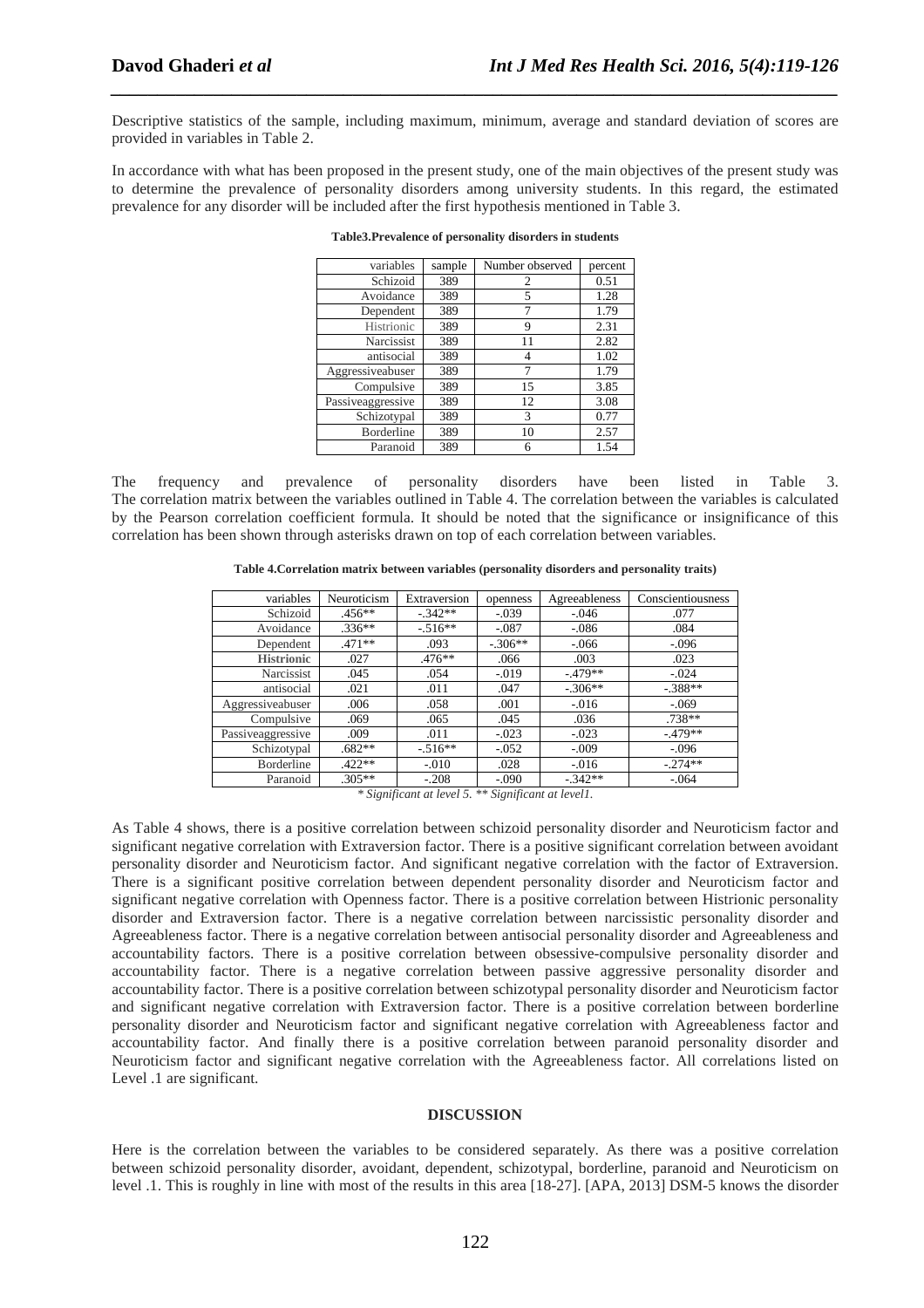as pervasive pattern of fragmentation from social relations and a limited range of expression of emotions in interpersonal situations describing the schizoid personality disorder. This phrase has been raised about high Neuroticism factor: reactive persons are those who experience the negative emotions more than others and are less satisfied with life than most people [1]. Reactive persons show reaction to any stimulus [29]. According to the above explanations about schizoid personality disorder and neuroticism, it becomes clear that a common feature is in both cases and it is disorder and difficulty in social relationships in both cases. In fact, people with schizoid personality disorder may have particular difficulty in expressing the anger, even in response to direct stimulation [with the impression that they lack of excitement] [1]. Having the negative emotions, including anger is neuroticism factor from the diagnosis foundations. And it has also been found that the destructive excitement impacts on the compatibility of person and environment [19]. This description specifies that a common aspect between schizoid personality disorder and Neuroticism factor is difficult in the individual and social relationship that the inability factor to control anger can be more prominent in this area. It describes the disorder as follows in stating the schizotypal personality disorder in DSM: «pervasive pattern of social and interpersonal deficits are characterized bymuch discomfort against the intimate relationships and decrease of the ability for it , in addition, cognitive or perceptual distortions and bizarre behavior "[1], however, it becomes clear that the disorder characteristics and problem in social relations and interpersonal can be common between schizotypal personality disorder and Neuroticism factor .it should be noted that the schizoid personality disorder and schizotypal personality disorder are located in the first cluster. Another disorder, paranoid personality disorder is placed in the cluster. The results showed that there is a positive correlation between Neuroticism with all three disorders of the cluster. According to the DSM-5 [2013] the main disorder of the persons is appeared in relation with others. Paranoids suspect to others. People with paranoid personality disorder are also vindictive towards others. Inefficient pattern for relation to others with negative emotion in the disorder as well as 2 other disorders of the cluster can have an important contribution to the relationship between these disorder and factor [1].

*\_\_\_\_\_\_\_\_\_\_\_\_\_\_\_\_\_\_\_\_\_\_\_\_\_\_\_\_\_\_\_\_\_\_\_\_\_\_\_\_\_\_\_\_\_\_\_\_\_\_\_\_\_\_\_\_\_\_\_\_\_\_\_\_\_\_\_\_\_\_\_\_\_\_\_\_\_\_*

Avoidant personality and dependent disorder fall in the third cluster of Personality disorders [1]. The main feature of this category of disorders are anxious and being afraid [1]. The two are considered negative emotions of persons and negative emotionality is the most prominent feature of Neuroticism [29]. It should also be noted in particular that the pervasive pattern of social inhibition and extreme sensitivity to negative evaluation form the distinctive features of avoidant personality disorder [1]. Also dependent personality disorder is characterized by pervasive and excessive need to be taken care that leads to behaviors of domination, dependency and fear of separation. [1]. Pattern of negative emotions, especially in relationships with others can be characterized by two recent personality disorders explaining the positive correlation between these disorders and Neuroticism. People with high Neuroticism are those who experience the negative emotions more than others and are less satisfied with life than most people. Reactive people respond to any stimulus [18]. The entire collection Aincludes a general tendency to experience the negative emotions such as fear, sadness, confusion, anger, guilt and hatred [though it has something more than preparation for psychological disorders].

The results also point to a positive correlation between borderline personality disorder and Neuroticism. The main feature of borderline personality disorder is considered a pervasive pattern of instability of interpersonal relationships, self-image, emotions and impulsivity [1]. A model of problems is common in interrelationships full of negative emotions in borderline personality disorder and Neuroticism factor. Emotional instability and inappropriate anger and Inability to control anger are also distinctive features of borderline personality disorder [1]. It should also be noted that the scale of anger and malice is in sub-factors of Neuroticism N2 [hostility] which measures the tendency to experience the anger and related senses such as feelings of helplessness and frustration. Also N5 factor [haste or impulsivity] is an indicator of inability in the whims of individuals [29]. It can be seen that the borderline personality disorder and Neuroticism have common factors in negative emotions such as inability to control anger and impulsivity that justifies further the relationship between two variables. Of course, this does not mean that people with Neuroticism or those with high scores in this factor have borderline personality disorder. It could further mean that there are some shared components [negative emotions and troubled relations model] between people with borderline personality disorder and Neuroticism. Together with these components [negative emotions and troubled relations model] with some different characteristics in both groups appear different traits.

There is a negative correlation between Extraversion factor and schizoid, schizotypal, avoidant and Histrionic personality disorders at level .1and a significant positive correlation between Extraversion factor and Histrionic personality disorder at level .1. This is roughly in line with most of the findings in this area [18, 20, 21, 22, 23, 24, 25, 26, 27,]. There are several features in Extraversion and extroverts that is important in explaining the negative relationship of this factor with avoidant, schizoid and schizotypal personality disorders. Extroverts are social individuals, who like others and are willing to participate in their communities and parties. They are also talky and like the excitement and mobility [19]. This specification refers to traits that differ in people with avoidant, schizoid and schizotypal personality disorder in various ways. According to a description, people with schizoid personality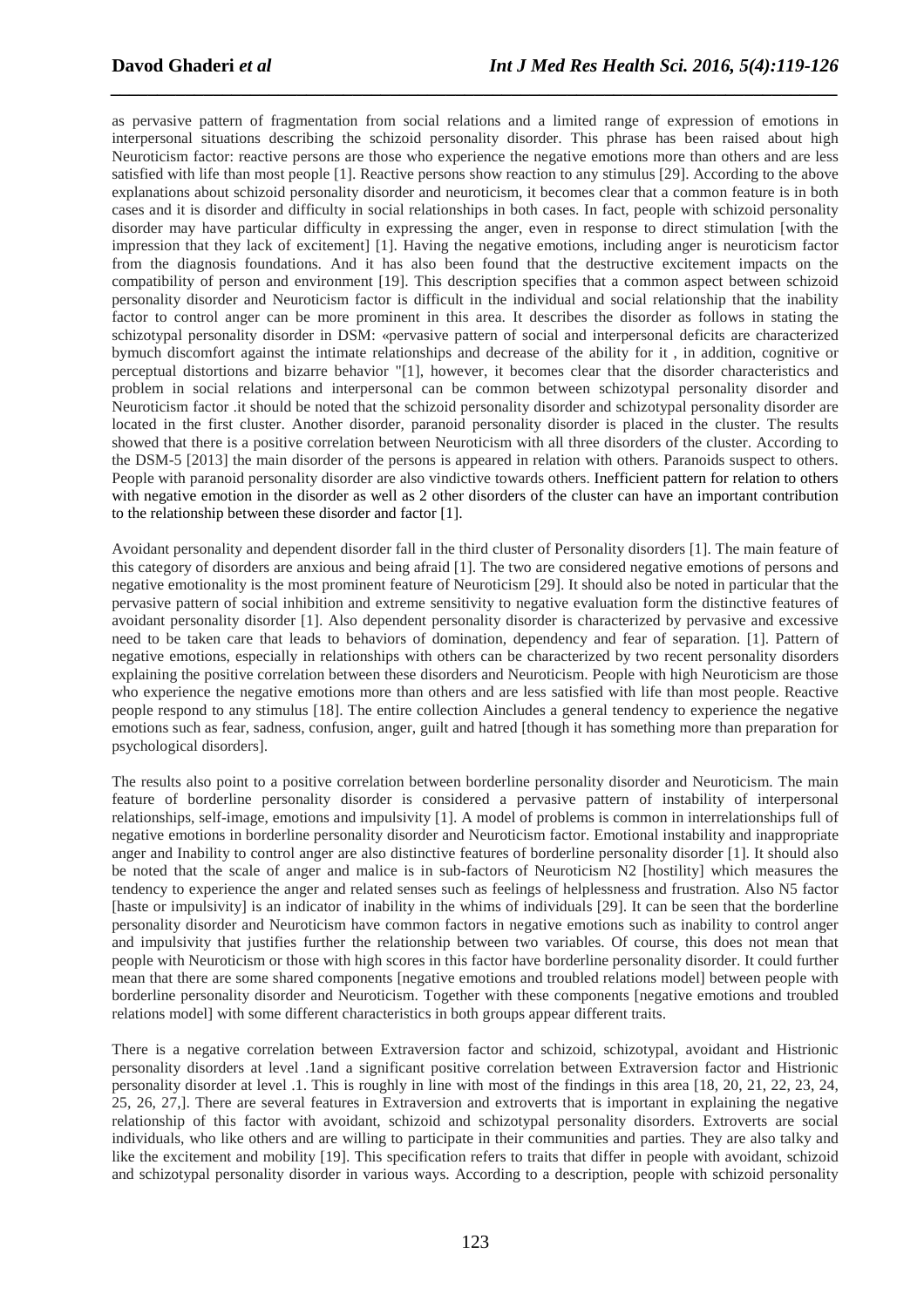are Cold natured and non-social and introspective behavior and avoidance of close relationships are the main characteristics of them [1]. This avoidance of others and of relationships with others is evident in people with avoidant personality [1]. However, people with avoidant personality disorder tend to interact with others [ibid.]. On the other hand, people with schizotypal personality disorder have a damaged social model. Interpersonal and social isolation is characteristic features of the people [ibid.]. With this interpretation, it is clear that social relations model is completely different in extroverts and people with avoidant, schizoid and avoidant personality disorders. The personality orientation is outward in extroverts and interpersonal and social relations and it is inward in people with schizoid, avoidant and schizotypal personality disorders. Social isolation is self-imposed or forced.

*\_\_\_\_\_\_\_\_\_\_\_\_\_\_\_\_\_\_\_\_\_\_\_\_\_\_\_\_\_\_\_\_\_\_\_\_\_\_\_\_\_\_\_\_\_\_\_\_\_\_\_\_\_\_\_\_\_\_\_\_\_\_\_\_\_\_\_\_\_\_\_\_\_\_\_\_\_\_*

In the meantime, there are positive and significant relationships between Extraversion and Histrionic personality associated with being active of both groups in social relationships. Histrionic personality actually measures the aspects of active type - dependent on the Millon typology. People with this personality disorder demonstrate the good social skills to gain respect and affection from others though they also have a hidden fear of self-determination and independence [29]. In fact, being active, especially in the field of social relations can be one of the Extraversion common traits and Histrionic personality. As mentioned, extroverts in the field of social exchanges tend to it and also active in this area.

Results also showed that there is a negative correlation between Openness and dependent personality disorder at level .1. Based on the descriptions of McCrae and Costa [1992], open people are very openness and curious in fertility of inner experiences and the world around and their life is full of experience [19]. These people want to enjoy the new theories and unconventional values. On the other hand people with dependent personality disorders are very passive. They are completely passive to communicate with others and then they are always waiting for the work of others and completely dependent on them. In fact, we can say that people with dependent personality do not have Openness traits in order to communicate and interact with others and they always expect it from others. While people with Openness are actively searching for these relations and other interested activities.

There was a significant negative correlation between agreeableness and narcissistic, antisocial and paranoid personality disorders at level .1. These results are in line with what other researchers [21-27, 18] had got to them .The agreeable person is altruist, h/she feels sympathy with others and is willing to help them and he believes that others have the same relationship with him/her [19]. Antisocial personality disorder and narcissistic personality disorder are in the second cluster [in a cluster]. According to the [2013] DSM-5T anti-social personality disorder characterized by disregard for and violation of the rights of others [1]. Harpur, Hart, Hare [2002] based on their investigations claimed that the personality five-factor model provides an extensive profile of individuals with antisocial personality disorder that It is characterized by high extraversion and Neuroticism, Openness, Agreeableness and low Conscientiousness [33]. In another study it was found that in this area anti-social is characterized by low agreeableness and conscientiousness [34]. According to the description of Leukefeld, Widiger, Lynam, Miller [2001] antisocial is characterized by higher scores in some Neuroticism and extraversion scales and lower scores in agreeableness scales in conscientiousness [35]. In a meta-analysis conducted to examine the relationship between these two variables, it was determined that a total of five-factor has correlation with anti-social. Accordingly, it was found that Neuroticism is in a weak positive correlation with anti-social. Extroversion and openness are in weak negative correlation with anti-social and agreeableness and conscientiousness have a high negative correlation with antisocial [36]. The results of this study indicate that with respect to the characteristics of the agreeable people and characteristics of people with antisocial personality disorder, both groups are at two ends of a continuum spectrum that the characteristics of the altruism of agreeable people are placed at one end of the spectrum and anti-social characteristics at the other end of the spectrum.

The narcissism is the second cluster of personality disorder. Pattern of human relations in this disorder was indicated of lack of agreeableness in these suffered subjects. Lack of empathy is characterized by people with this personality disorder [1]. However, the empathy with others is a typical pattern of individuals with low agreeableness. Trust is a key concept in significant negative correlation between agreeableness and paranoid personality disorder. As it was stated the agreeable persons believe as they are sympathetic with others, others will be with them in the same manner [19]. On the other hand, according to DSM-5, distrust and suspiciousness to others is the main characteristic of paranoid people [1]. In fact, according to research findings, we can say that paranoid people are in low agreeableness a case that can be said about antisocial personality disorder and narcissistic together. The results also indicated that there is a significant negative correlation between conscientiousness factor and antisocial, passive aggressive and borderline personality disorders at level 1 and a significant positive correlation at level 1 between this factor and obsessive-compulsive personality disorder. Our findings were consistent with the findings of many researchers [23-27]. Conscientiousness is more based on adherence to moral principles, meaningfulness, educational and career success [19]. On the other hand lack of adherence to moral principles and rights of others is of the characteristics of antisocial personality disorder. In fact, according to the studies, it has been shown that low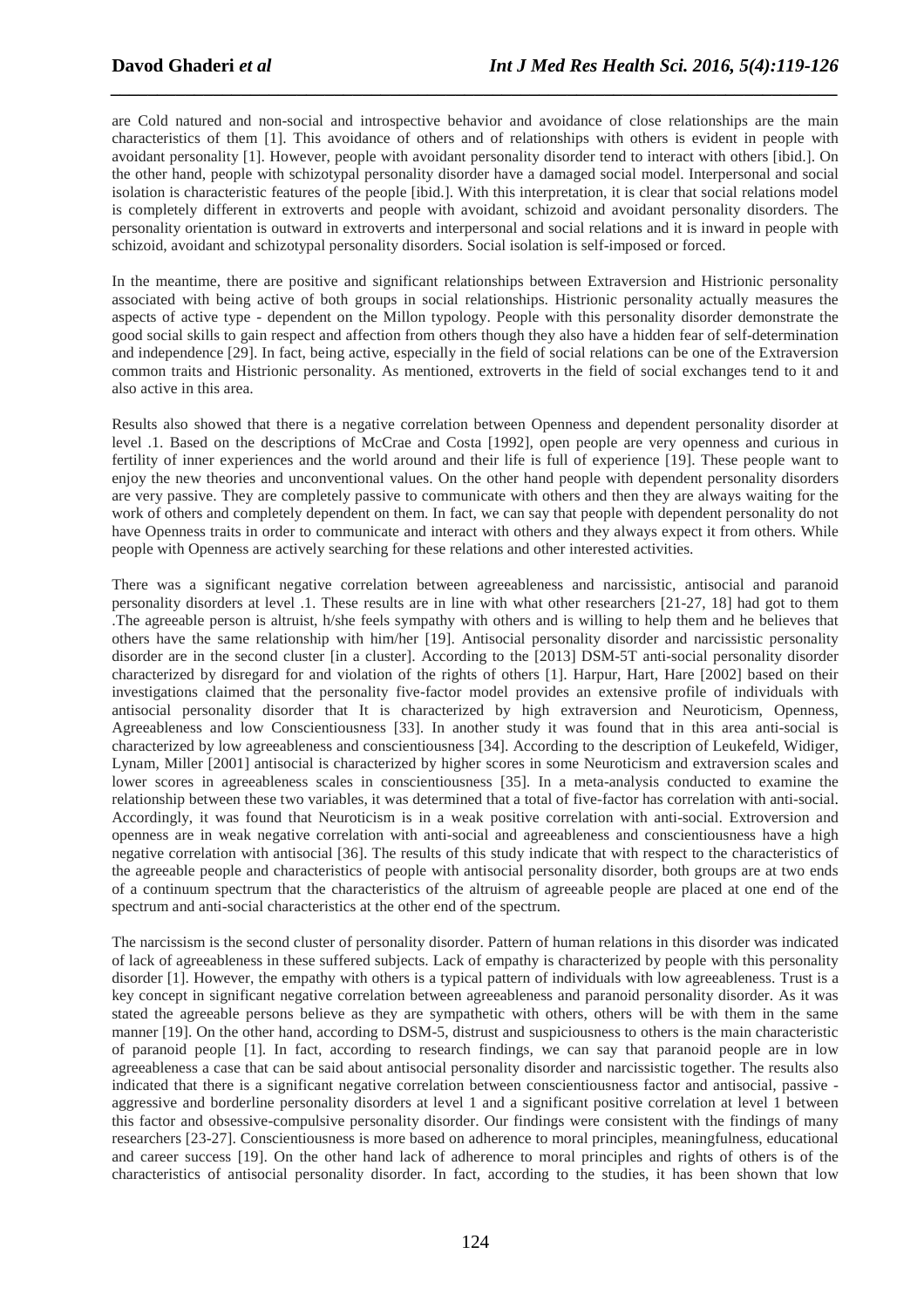Agreeableness and Conscientiousness is the basic characteristics of people with antisocial personality disorder [36, 34, and 33]. A wide range of educational and professional failure history can be seen in the history of individuals with antisocial personality disorder [37, 1]. People with passive - aggressive personality disorders carry out their aggression in the form of lack of Conscientiousness or doing others' demands in the complete intangible and passive method [1]. Non-performance of duties is of the methods used by these people to express aggression [e.g., in spite of admitting it]. On the other hand people with high Conscientiousness are characterized by features such as dull objections, compulsive obsess to cleanliness and or ultra-high pressure to oneself in administrative and professional affairs [19]. These people are detailed, obsessive, punctual and reliable. These characteristics are mentioned in these people back to why this factor is reliable in a positive relationship with Borderline Personality Disorder. As it was said, people with high Conscientiousness are reliable [29]. Reliability is due to the stability and behavior of individual and this case is very severe in people with unstable borderline personality disorder. People with borderline personality disorder [1] cannot be reliable due to the behavior instability.

*\_\_\_\_\_\_\_\_\_\_\_\_\_\_\_\_\_\_\_\_\_\_\_\_\_\_\_\_\_\_\_\_\_\_\_\_\_\_\_\_\_\_\_\_\_\_\_\_\_\_\_\_\_\_\_\_\_\_\_\_\_\_\_\_\_\_\_\_\_\_\_\_\_\_\_\_\_\_*

#### **REFERENCES**

[1] APA. Diagnostic and statistical manual of mental disorders (5th ed.). Washington DC: Author, 2013.

[2] Clark, LA, &Livesley, WJ. Two approaches to identifying the dimensions of personality disorder: Convergence on the five-factor model. In P. T. Costa, Jr. & T. A. (Eds.) Personality disorders and the five-factor model of personality (2nd ed., pp. 161–176). Washington, DC: American Psychological Association, 2002.

[3] Livesley WJ, Jang KL, Vernon PA. Phenotypic and genetic structure of traits delineating personality disorder.Arch Gen Psychiatry. 1998 Oct; 55(10):941-8.

[4] Martin J, Walcott G, Clarke TR, Barton EN, Hickling FW. The Prevalence of Personality Disorder in a General Medical Hospital Population in Jamaica. West Indian Med J 2013; 62 (5): 463.

[5] Zimmerman M, Rothschild L, Chelminski I. The Prevalence of DSM-IV Personality Disorders in Psychiatric Outpatients. Am J Psychiatry, 2005; 162: 10.

[6] Huang Y, Kotov R, De Girolamo G, Preti A, Angermeyer M, Benjet C et al. DSM IV personality disorders in the WHO world mental health surveys. Br J Psychiatry 2009; 195: 46–53.

[7] Mahmood Aliloo M, SamadiRad B, DaneshvarPour Z. Investigating Personality Disorders of Men Involved in Domestic Abuse in Tabriz. J Family Research; 2011, Vol.7 (1); 83-102.

[8] TabriziGh,Vatankhah M, Tabrizi S. Study of personality disorders in AIDS patients with high risk behaviors. Sci J Iran Blood Transfus Org 2010; 6(4): 292-300.

[9] Clark LA. Temperament as a unifying basis for personality and psychopathology. Journal of Abnormal Psychology; 2005, 114, 505−521.

[10]Clark LA. Assessment and diagnosis of personality disorder: Perennial issues and an emerging reconceptualization. Annual Review of Psychology; 2007, 58,227−257.

[11]Krueger, RF, Markon K, Patrick C, &Iacono W. Externalizing psychopathology in adulthood: A dimensionalspectrum conceptualization and its implications for DSM-V. Journal of Abnormal Psychology; 2005, 114, 537–550. [12]Livesley WJ. Diagnostic dilemmas in classifying personality disorder. In K. A. Phillips M. B. First & H. A. Pincus (Eds.), Advancing DSM: Dilemmas inpsychiatric diagnosis (pp. 153−189). Washington, DC APA. 2003 .

[13]Trull TJ, Durrett CA Categorical and dimensional models of personality disorder. Annual Review of Clinical Psychology; 2005, 1, 355−380.

[14]Widiger TA, Samuel DB. Diagnostic categories or dimensions? A question for the Diagnostic and Statistical Manual of Mental Disorders—Fifth Edition. Journal of Abnormal Psychology; 2005, 114, 494−504.

[15]Clark LA, Simms LJ, Wu, K.D, CasillasA. Manual for the Schedule for Nonadaptive and Adaptive Personality (SNAP-2). Minneapolis, MN: Universityof Minnesota Press; 2008.

[16]Shedler J, Westen D. Refining personality disorder diagnosis: Integrating science and practice. American Journal of Psychiatry; 2004, 161, 1350−1365.

[17]Widiger TA, Trull TJ. Plate tectonics in the classification of personality disorder: Shifting to a dimensional model. American Psychologist; 2007, 62, 71−83.

[18]Samuel DB, Widiger TA. A meta-analytic review of the relationship between the five-factor model and DSM-IV-TR personality disorders: A facet level analysis. Clinical Psychology Review; 2008, 28, 1326-1342.

[19]Costa PT, McCrae RR. Domains and facets: Hierarchical personality assessment using the revised NEO personality inventory. Journal of Personality Assessment; 1995a, 64, 21–50.

[20]Widiger TA, Costa PT. Five-factor model personality disorder research. In P. T. Costa & T. A. Widiger (Eds.), Personality disorders and the five-factor model of personality (2nd ed., pp. 59–88). Washington, DC: American Psychological Association, 2002.

[21]Carlson E, Furr M. Evaluating a trait profile approach to personality pathology. Poster presented at the 2004 conference of the Association for Research in Personality. Memphis, Tennessee, 2007, January.

[22]Mullins-Sweatt SN, Widiger TA. The Shedler-Westen Assessment Procedure from the perspective of general personality structure. Journal of Abnormal Psychology; 2007a, 116, 618−623.